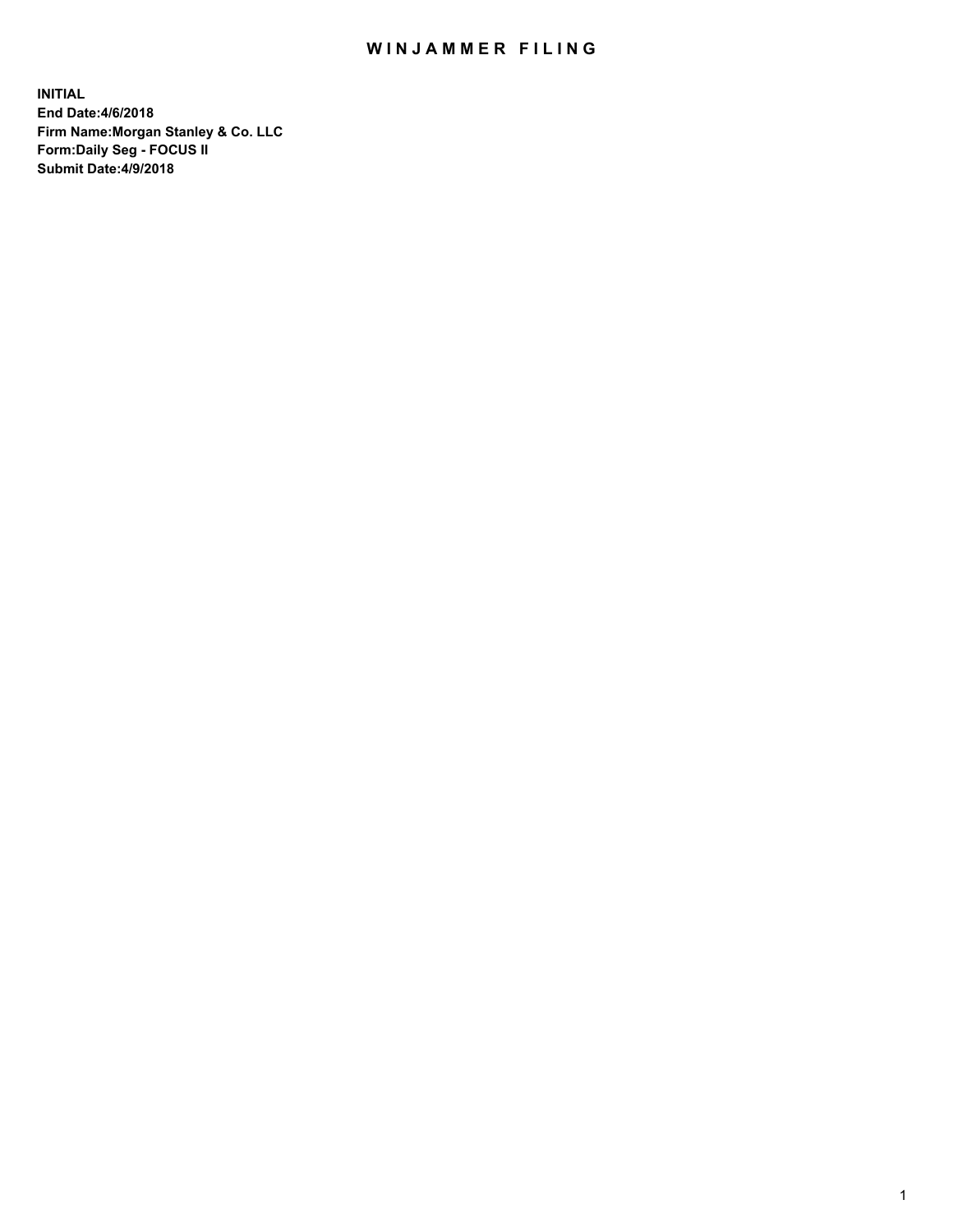## **INITIAL End Date:4/6/2018 Firm Name:Morgan Stanley & Co. LLC Form:Daily Seg - FOCUS II Submit Date:4/9/2018 Daily Segregation - Cover Page**

| Name of Company<br><b>Contact Name</b><br><b>Contact Phone Number</b><br><b>Contact Email Address</b>                                                                                                                                                                                                                          | Morgan Stanley & Co. LLC<br>Ikram Shah<br>212-276-0963<br>Ikram.shah@morganstanley.com |
|--------------------------------------------------------------------------------------------------------------------------------------------------------------------------------------------------------------------------------------------------------------------------------------------------------------------------------|----------------------------------------------------------------------------------------|
| FCM's Customer Segregated Funds Residual Interest Target (choose one):<br>a. Minimum dollar amount: ; or<br>b. Minimum percentage of customer segregated funds required:%; or<br>c. Dollar amount range between: and; or<br>d. Percentage range of customer segregated funds required between:% and%.                          | 331,000,000<br>00<br>0 <sub>0</sub>                                                    |
| FCM's Customer Secured Amount Funds Residual Interest Target (choose one):<br>a. Minimum dollar amount: ; or<br>b. Minimum percentage of customer secured funds required:%; or<br>c. Dollar amount range between: and; or<br>d. Percentage range of customer secured funds required between: % and %.                          | 140,000,000<br>00<br>00                                                                |
| FCM's Cleared Swaps Customer Collateral Residual Interest Target (choose one):<br>a. Minimum dollar amount: ; or<br>b. Minimum percentage of cleared swaps customer collateral required:% ; or<br>c. Dollar amount range between: and; or<br>d. Percentage range of cleared swaps customer collateral required between:% and%. | 92,000,000<br>0 <sub>0</sub><br>0 <sub>0</sub>                                         |

Attach supporting documents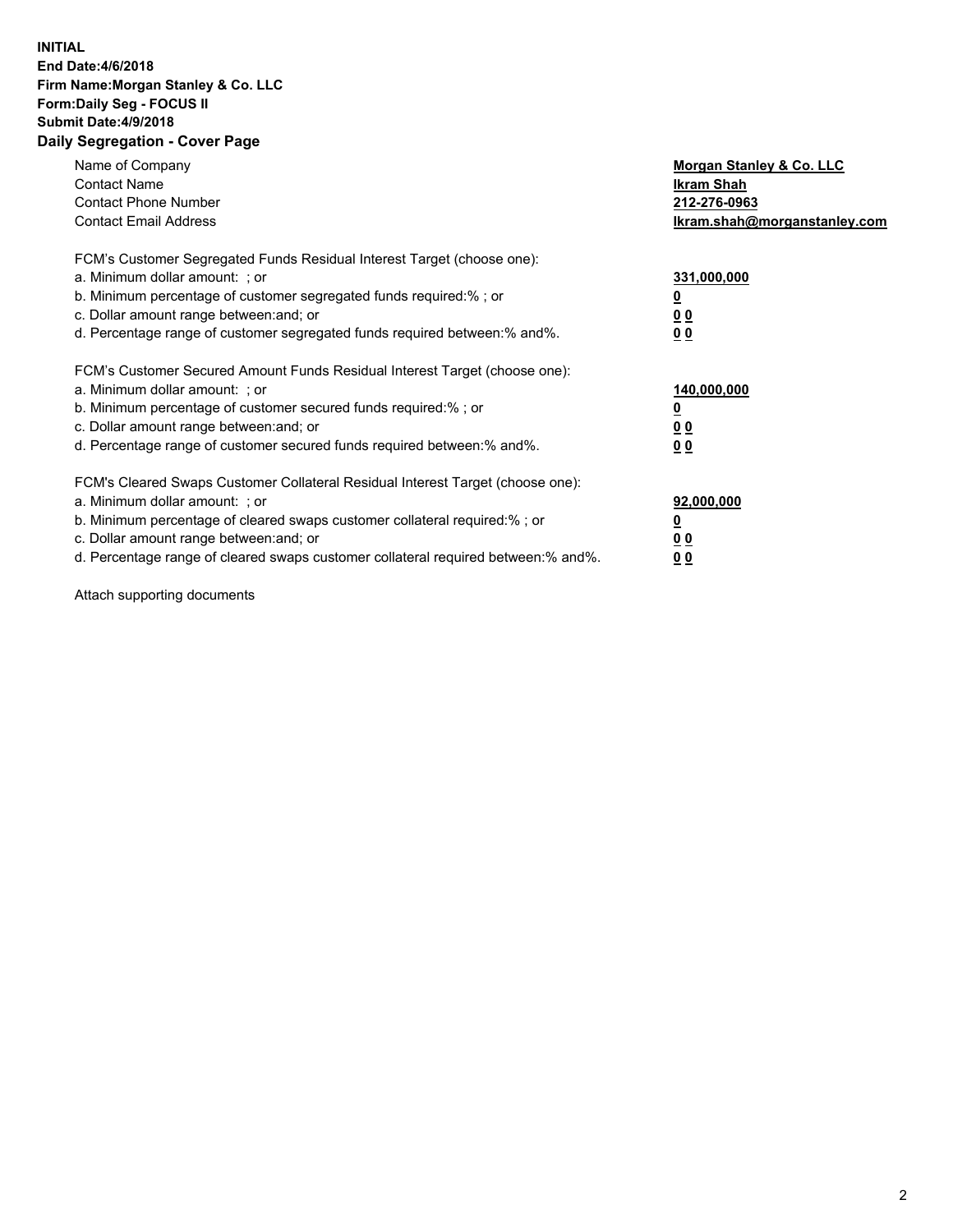## **INITIAL End Date:4/6/2018 Firm Name:Morgan Stanley & Co. LLC Form:Daily Seg - FOCUS II Submit Date:4/9/2018 Daily Segregation - Secured Amounts**

Foreign Futures and Foreign Options Secured Amounts Amount required to be set aside pursuant to law, rule or regulation of a foreign government or a rule of a self-regulatory organization authorized thereunder **0** [7305] 1. Net ledger balance - Foreign Futures and Foreign Option Trading - All Customers A. Cash **3,353,397,468** [7315] B. Securities (at market) **2,030,716,439** [7317] 2. Net unrealized profit (loss) in open futures contracts traded on a foreign board of trade **-167,456,868** [7325] 3. Exchange traded options a. Market value of open option contracts purchased on a foreign board of trade **28,288,894** [7335] b. Market value of open contracts granted (sold) on a foreign board of trade **-19,851,418** [7337] 4. Net equity (deficit) (add lines 1. 2. and 3.) **5,225,094,515** [7345] 5. Account liquidating to a deficit and account with a debit balances - gross amount **119,906,667** [7351] Less: amount offset by customer owned securities **-119,327,718** [7352] **578,949** [7354] 6. Amount required to be set aside as the secured amount - Net Liquidating Equity Method (add lines 4 and 5) 7. Greater of amount required to be set aside pursuant to foreign jurisdiction (above) or line 6. FUNDS DEPOSITED IN SEPARATE REGULATION 30.7 ACCOUNTS 1. Cash in banks A. Banks located in the United States **296,996,744** [7500] B. Other banks qualified under Regulation 30.7 **757,387,549** [7520] **1,054,384,293** [7530] 2. Securities A. In safekeeping with banks located in the United States **276,533,956** [7540] B. In safekeeping with other banks qualified under Regulation 30.7 **0** [7560] **276,533,956** [7570] 3. Equities with registered futures commission merchants A. Cash **5,711,185** [7580] B. Securities **0** [7590] C. Unrealized gain (loss) on open futures contracts **-202,407** [7600] D. Value of long option contracts **0** [7610] E. Value of short option contracts **0** [7615] **5,508,778** [7620] 4. Amounts held by clearing organizations of foreign boards of trade A. Cash **0** [7640] B. Securities **0** [7650] C. Amount due to (from) clearing organization - daily variation **0** [7660] D. Value of long option contracts **0** [7670] E. Value of short option contracts **0** [7675] **0** [7680] 5. Amounts held by members of foreign boards of trade A. Cash **2,486,191,778** [7700] B. Securities **1,754,182,483** [7710] C. Unrealized gain (loss) on open futures contracts **-167,254,461** [7720] D. Value of long option contracts **28,288,894** [7730] E. Value of short option contracts **-19,851,418** [7735] **4,081,557,276** [7740] 6. Amounts with other depositories designated by a foreign board of trade **0** [7760] 7. Segregated funds on hand **0** [7765] 8. Total funds in separate section 30.7 accounts **5,417,984,303** [7770]

9. Excess (deficiency) Set Aside for Secured Amount (subtract line 7 Secured Statement Page 1 from Line 8)

- 10. Management Target Amount for Excess funds in separate section 30.7 accounts **140,000,000** [7780]
- 11. Excess (deficiency) funds in separate 30.7 accounts over (under) Management Target **52,310,839** [7785]

**5,225,673,464** [7355] **5,225,673,464** [7360]

**192,310,839** [7380]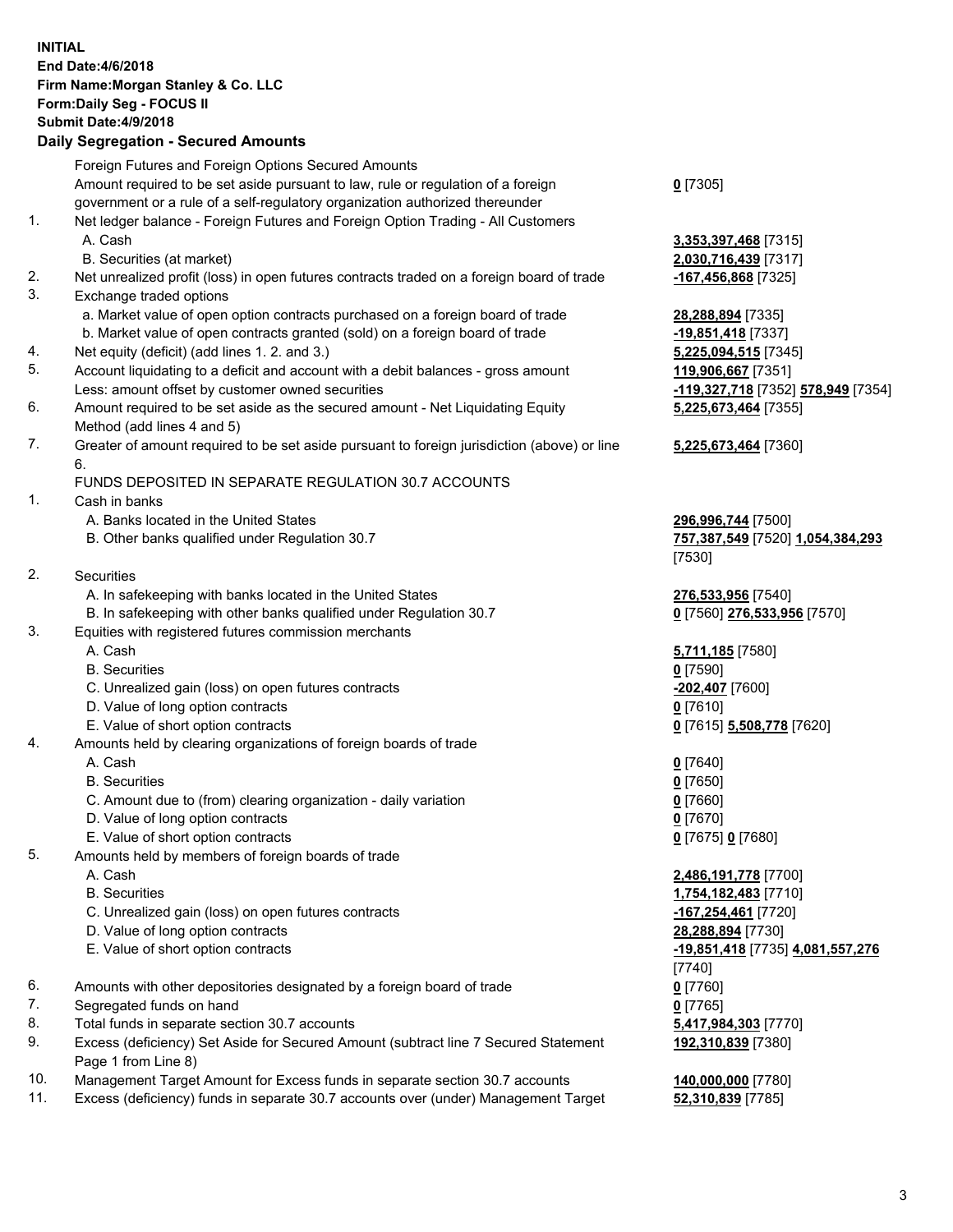**INITIAL End Date:4/6/2018 Firm Name:Morgan Stanley & Co. LLC Form:Daily Seg - FOCUS II Submit Date:4/9/2018 Daily Segregation - Segregation Statement** SEGREGATION REQUIREMENTS(Section 4d(2) of the CEAct) 1. Net ledger balance A. Cash **10,455,774,379** [7010] B. Securities (at market) **5,159,040,124** [7020] 2. Net unrealized profit (loss) in open futures contracts traded on a contract market **-587,329,550** [7030] 3. Exchange traded options A. Add market value of open option contracts purchased on a contract market **413,587,722** [7032] B. Deduct market value of open option contracts granted (sold) on a contract market **-647,845,177** [7033] 4. Net equity (deficit) (add lines 1, 2 and 3) **14,793,227,498** [7040] 5. Accounts liquidating to a deficit and accounts with debit balances - gross amount **722,792,481** [7045] Less: amount offset by customer securities **-698,381,998** [7047] **24,410,483** [7050] 6. Amount required to be segregated (add lines 4 and 5) **14,817,637,981** [7060] FUNDS IN SEGREGATED ACCOUNTS 7. Deposited in segregated funds bank accounts A. Cash **4,064,673,864** [7070] B. Securities representing investments of customers' funds (at market) **0** [7080] C. Securities held for particular customers or option customers in lieu of cash (at market) **931,049,679** [7090] 8. Margins on deposit with derivatives clearing organizations of contract markets A. Cash **6,489,118,603** [7100] B. Securities representing investments of customers' funds (at market) **0** [7110] C. Securities held for particular customers or option customers in lieu of cash (at market) **4,227,990,445** [7120] 9. Net settlement from (to) derivatives clearing organizations of contract markets **-269,897,062** [7130] 10. Exchange traded options A. Value of open long option contracts **413,587,722** [7132] B. Value of open short option contracts **-647,845,177** [7133] 11. Net equities with other FCMs A. Net liquidating equity **2,443,999** [7140] B. Securities representing investments of customers' funds (at market) **0** [7160] C. Securities held for particular customers or option customers in lieu of cash (at market) **0** [7170] 12. Segregated funds on hand **0** [7150] 13. Total amount in segregation (add lines 7 through 12) **15,211,122,073** [7180] 14. Excess (deficiency) funds in segregation (subtract line 6 from line 13) **393,484,092** [7190]

- 15. Management Target Amount for Excess funds in segregation **331,000,000** [7194]
- 16. Excess (deficiency) funds in segregation over (under) Management Target Amount Excess

**62,484,092** [7198]